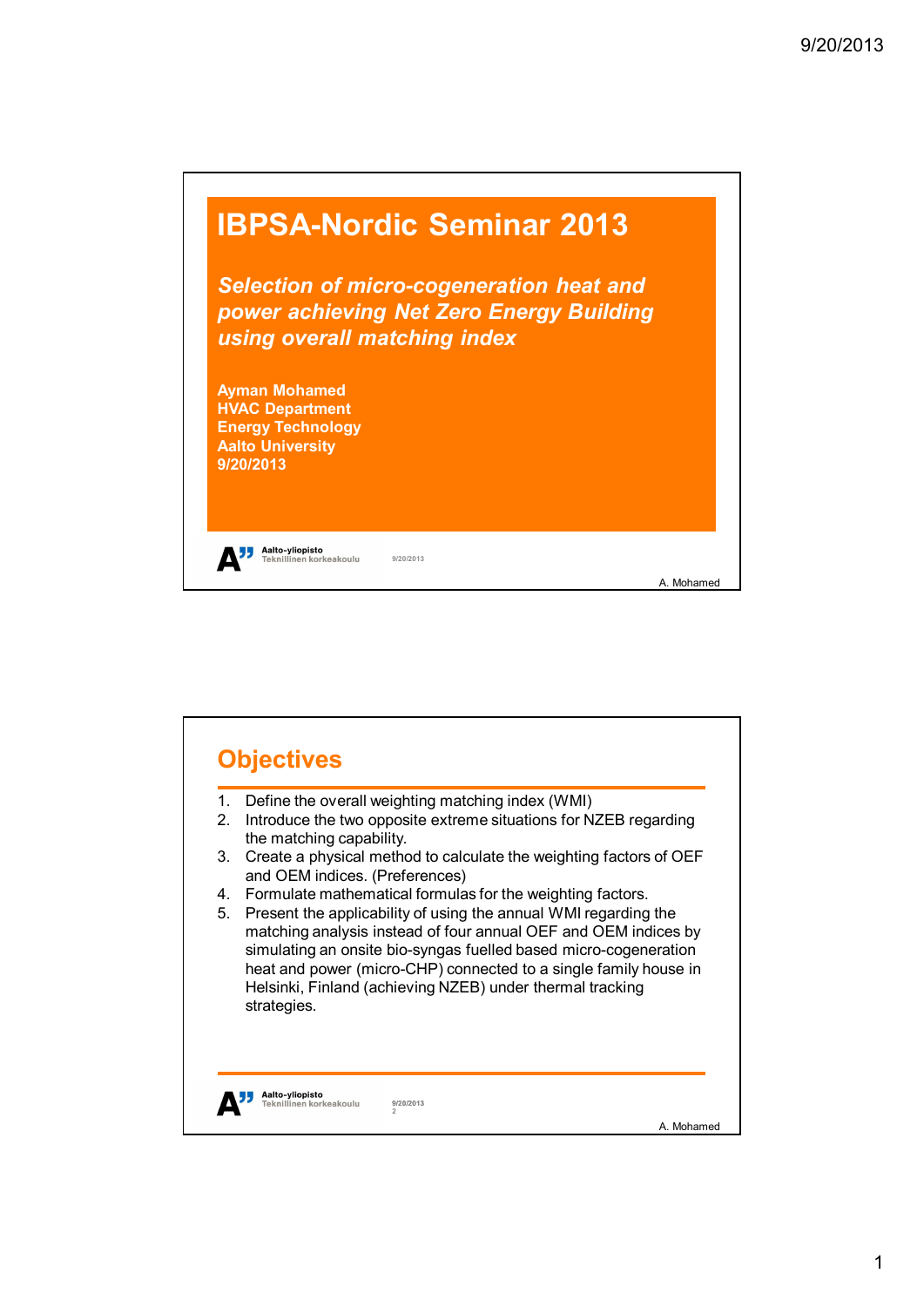

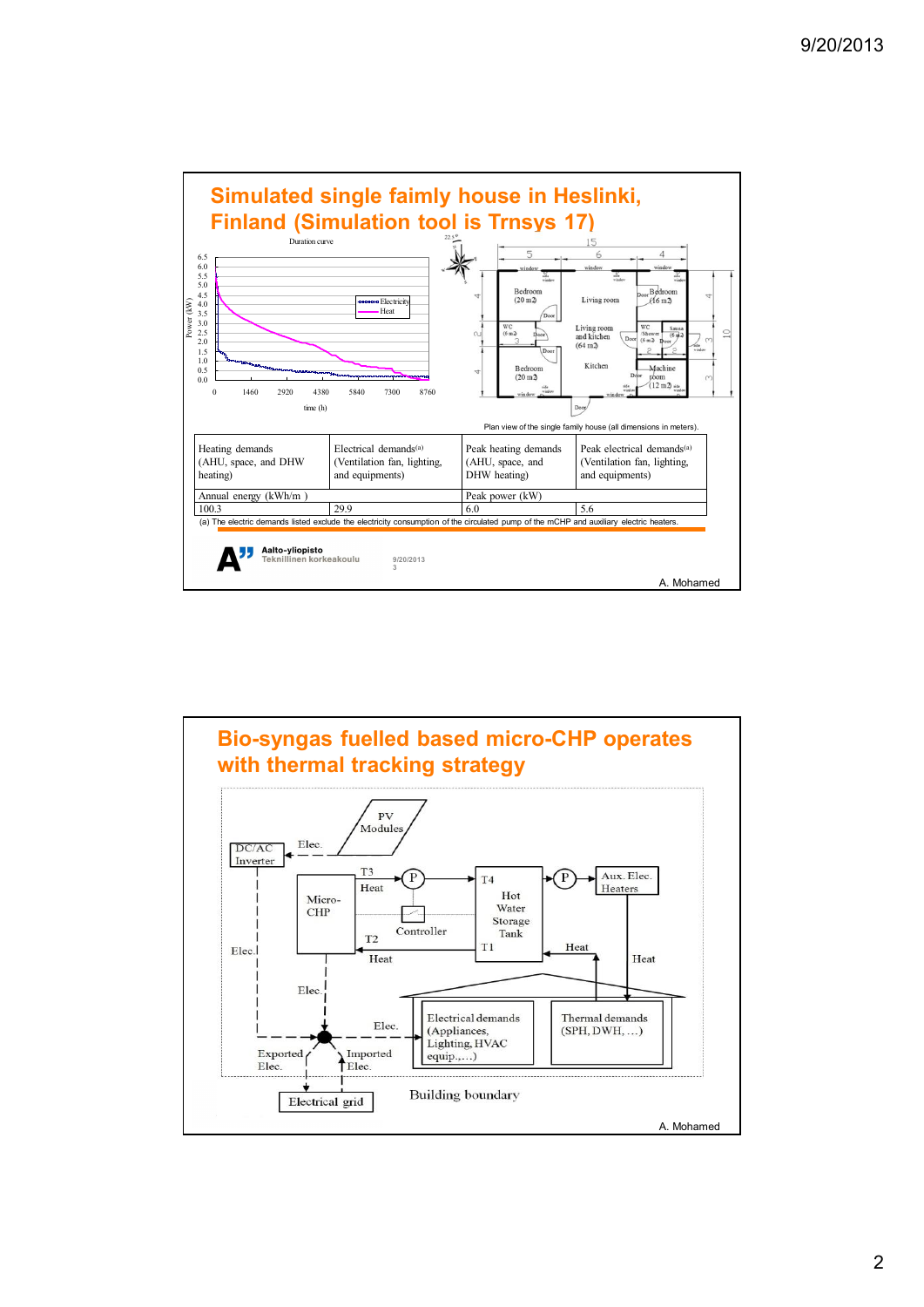

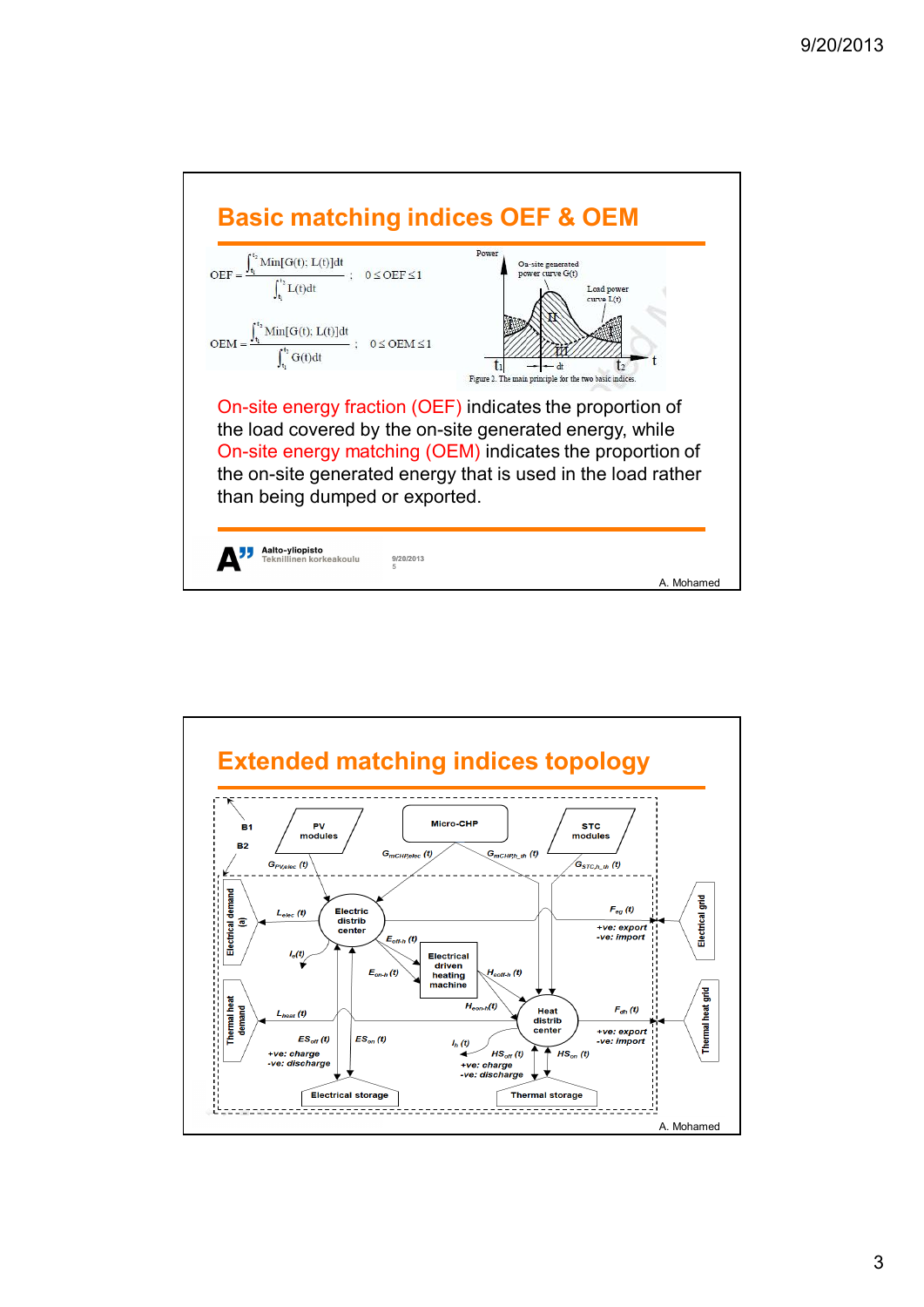

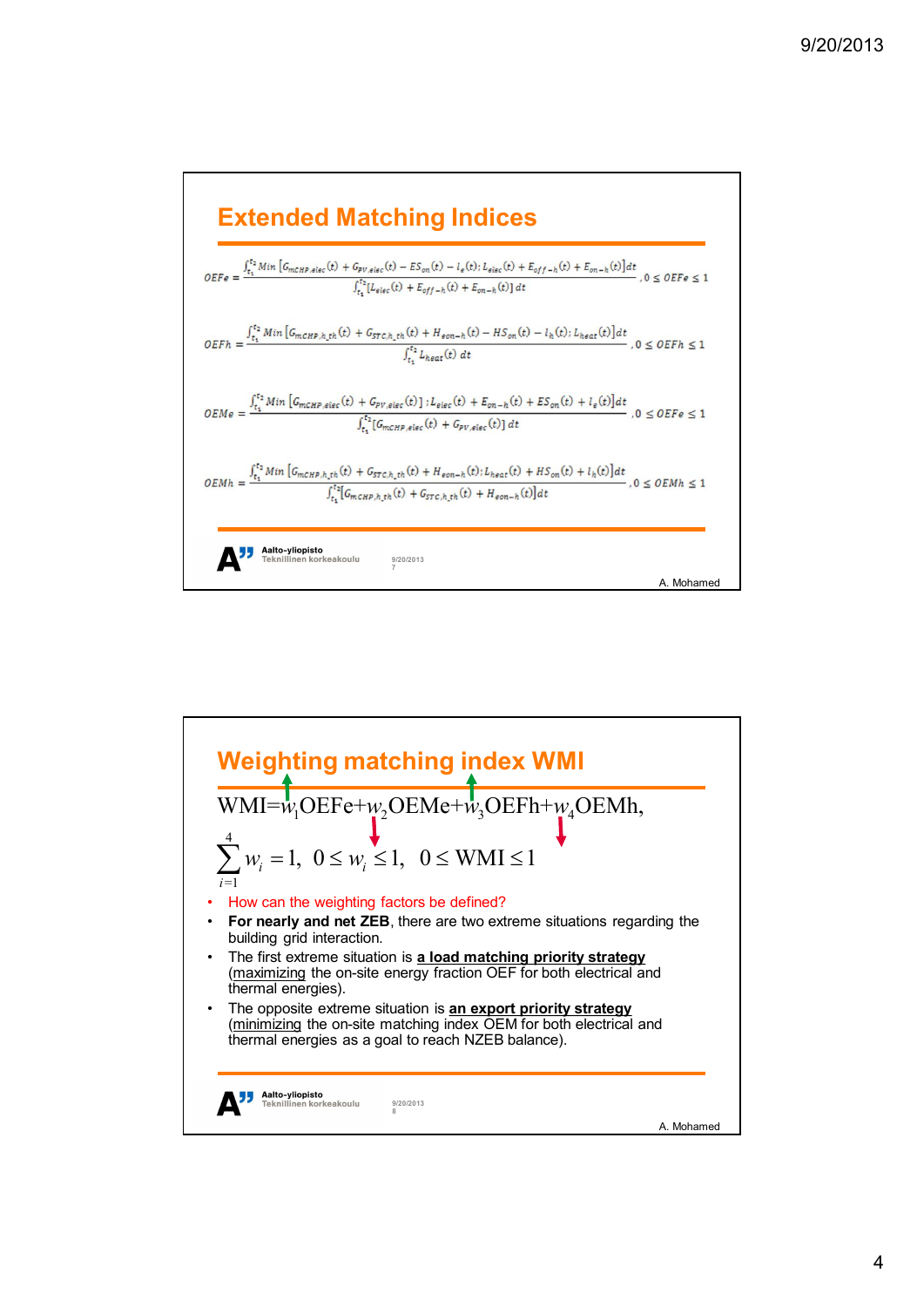| Weighting system | Table 1: The crediting factors of energy carriers.<br>Unit                     | Primary energy factors |                                                                          |            |              |
|------------------|--------------------------------------------------------------------------------|------------------------|--------------------------------------------------------------------------|------------|--------------|
|                  |                                                                                | Electricity            | District heating                                                         | Bio-syngas | Solar energy |
| Primary energy   | $kWh_{pe}/kWh_{end}$                                                           | 2.23                   | 0.77                                                                     | 0.17       | 0.00         |
|                  | exported energies (Electricity or DH) will decrease and vice versa. Thus, OEFe |                        | can be weighted according to grid electricity PE factors and OEFh can be |            |              |

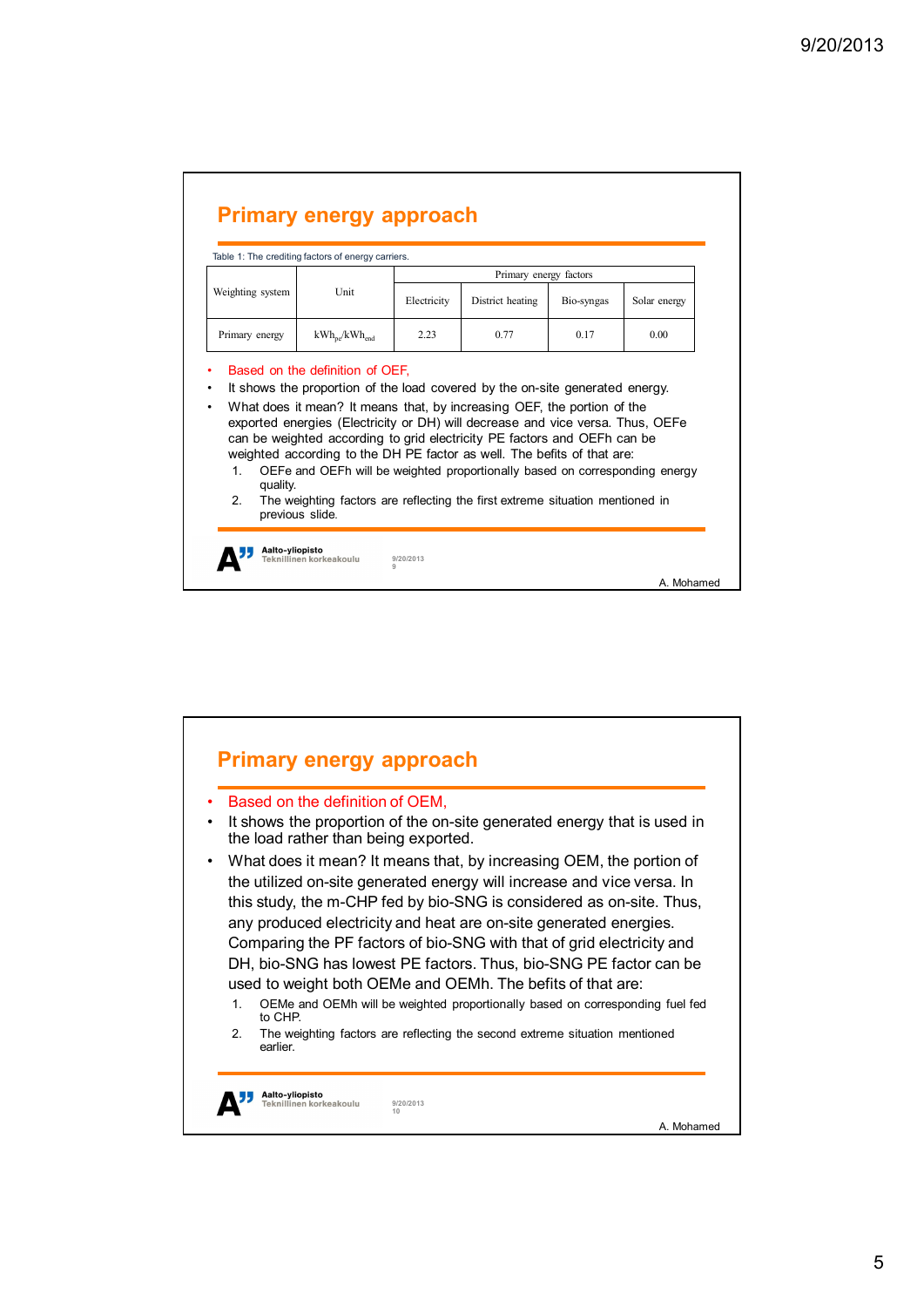

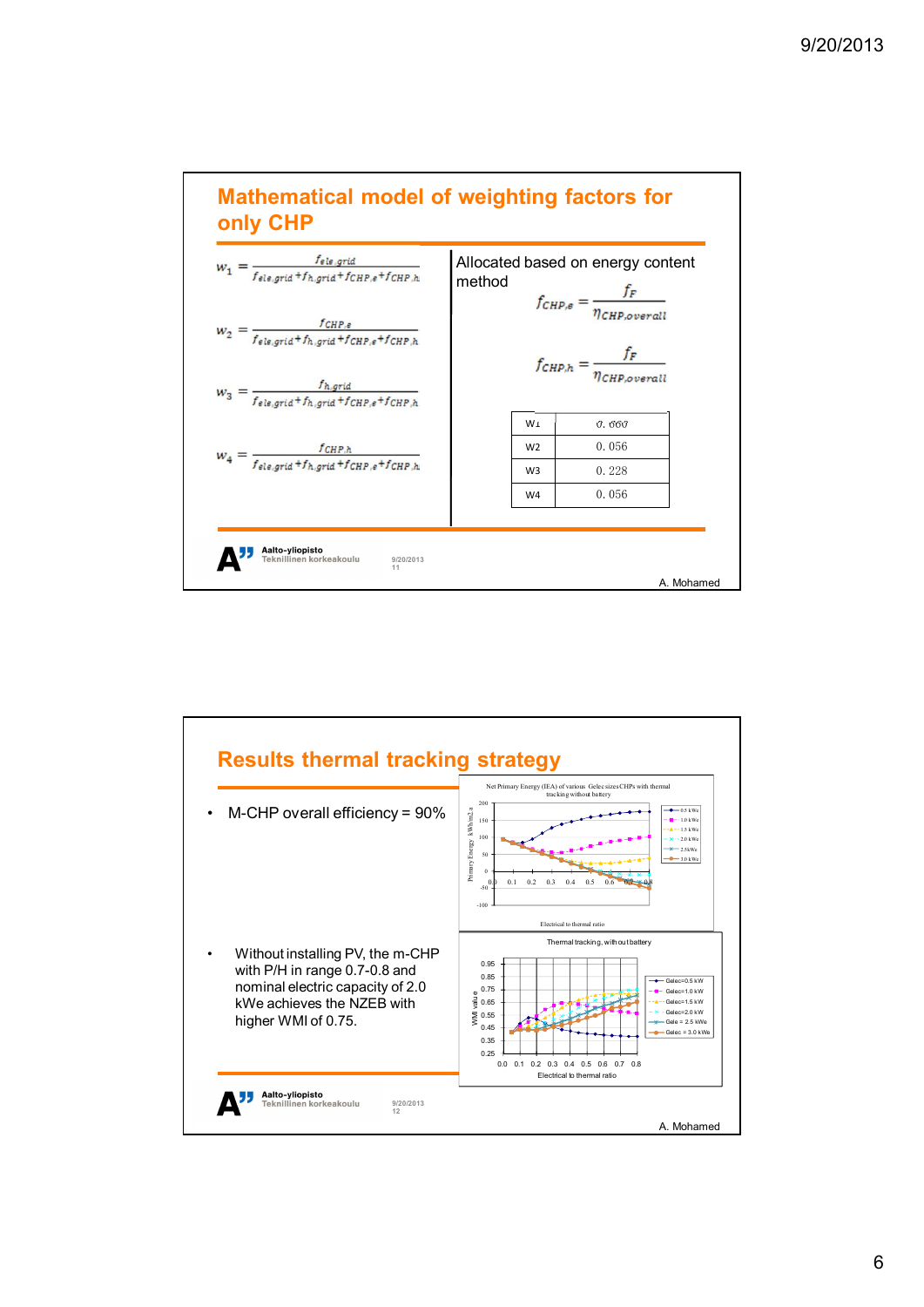



7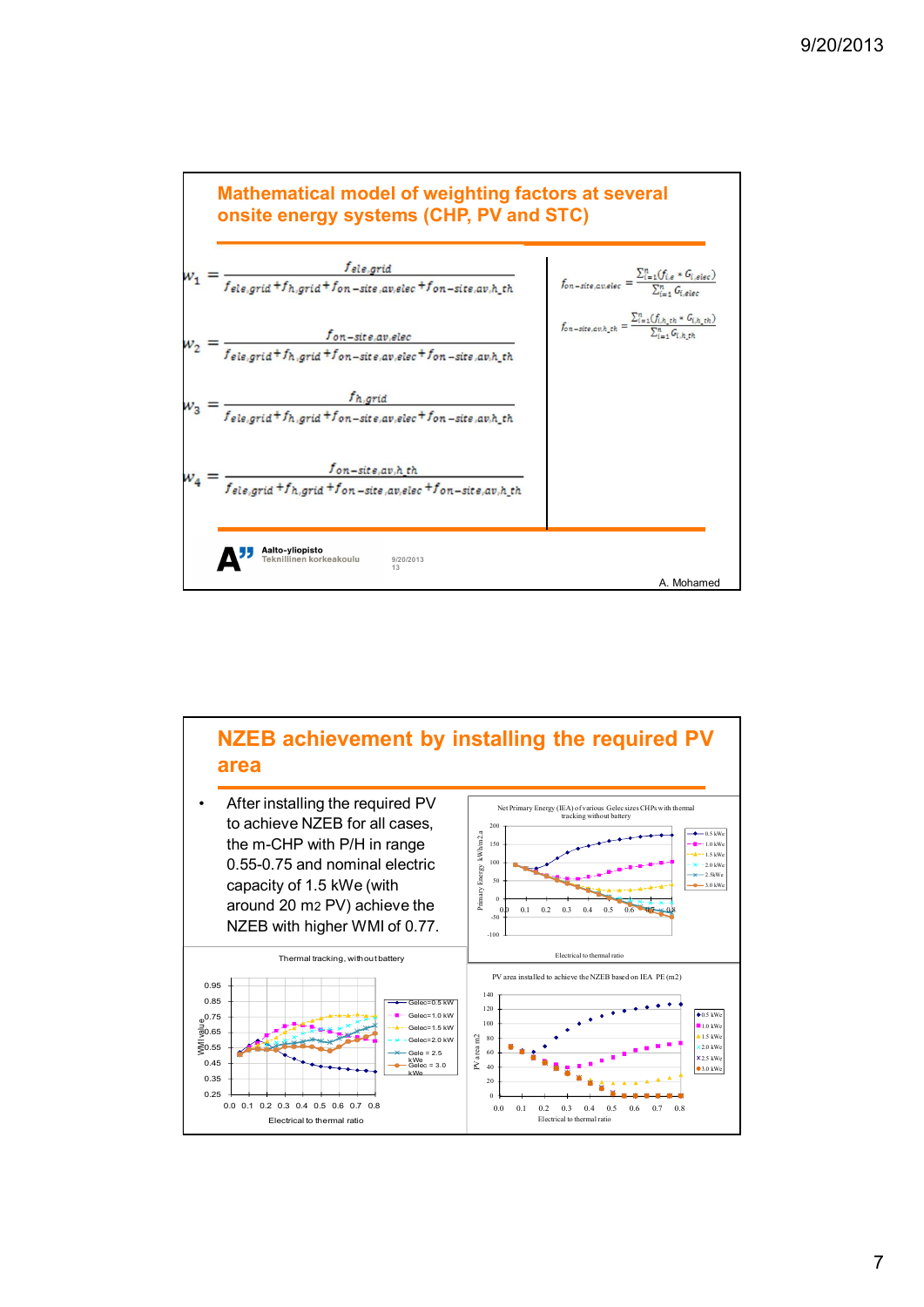